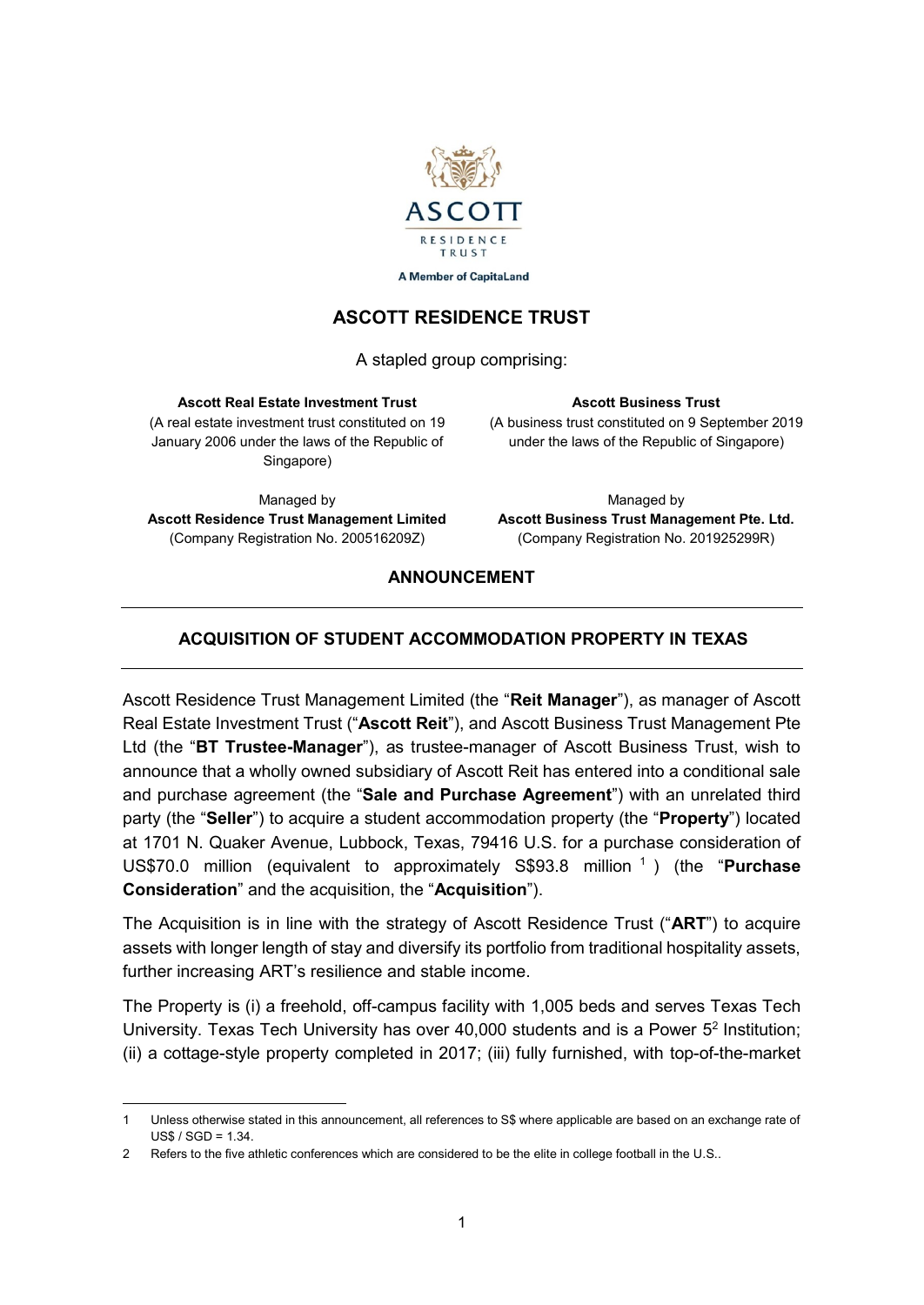on-site amenities to cater to the needs of students; and (iv) 100% leased for the 2021 academic year.

On a pro forma basis, the Acquisition is expected to contribute additional annual earnings before net interest expense, tax, depreciation and amortisation (EBITDA) of US\$3.6 million (equivalent to approximately S\$4.8 million), translating to an expected EBITDA yield of 5.1%, and increase distributable income by S\$3.3 million for the financial year ended 31 December 2020 ("**FY2020**"), translating to an increase in pro forma distribution per stapled security of approximately 1.5% $3$ .

The Purchase Consideration, arrived at on a willing-buyer and willing-seller basis, is based on the agreed value of the Property at US\$70.0 million (equivalent to approximately S\$93.8 million) and will be fully satisfied in cash. Based on the independent valuation dated 7 September 2021 by Colliers International Valuation and Advisory Services LLC, commissioned by DBS Trustee Limited, in its capacity as trustee of Ascott Reit, the Property is valued at US\$72.0 million (equivalent to approximately S\$96.5 million) using the income (direct capitalisation), sales comparison and cost methods.

1.0% of the Purchase Consideration will be paid within 2 days from execution of the Sale and Purchase Agreement and the remainder of the Purchase Consideration, subject to adjustments, will be paid on completion of the Acquisition ("**Completion**"). Completion is subject to and conditional upon, the fulfilment of the conditions precedent in the Sale and Purchase Agreement and is expected to take place on or around 21 September 2021 in the U.S..

The Manager proposes to finance the total acquisition costs and the Purchase Consideration relating to the Acquisition with proceeds from the private placement (see announcement on "Launch of Private Placement to raise gross proceeds of approximately S\$150.0 million" dated 9 September 2021) and debt financing. Following completion of the Acquisition, ART's aggregate leverage would remain at 35.9%<sup>4</sup>.

None of the directors of the Managers or controlling Stapled Securityholders has any interest, direct or indirect, in the Acquisition (otherwise than through their stapled securityholdings (if any) in Ascott Residence Trust, shareholdings in CapitaLand Limited and/or his/her appointment(s) with CapitaLand Limited and/or its related entities).

 $\overline{a}$ 

<sup>3</sup> The pro forma is based on the audited financial statements of ART for the financial year ended 31 December 2020 and assuming that the Acquisition was completed on 1 January 2020 and ART held and operated the Property to 31 December 2020.

<sup>4</sup> Based on the unaudited financial statements of ART as at 30 June 2021 and assuming that the Acquisition was completed on 30 June 2021.